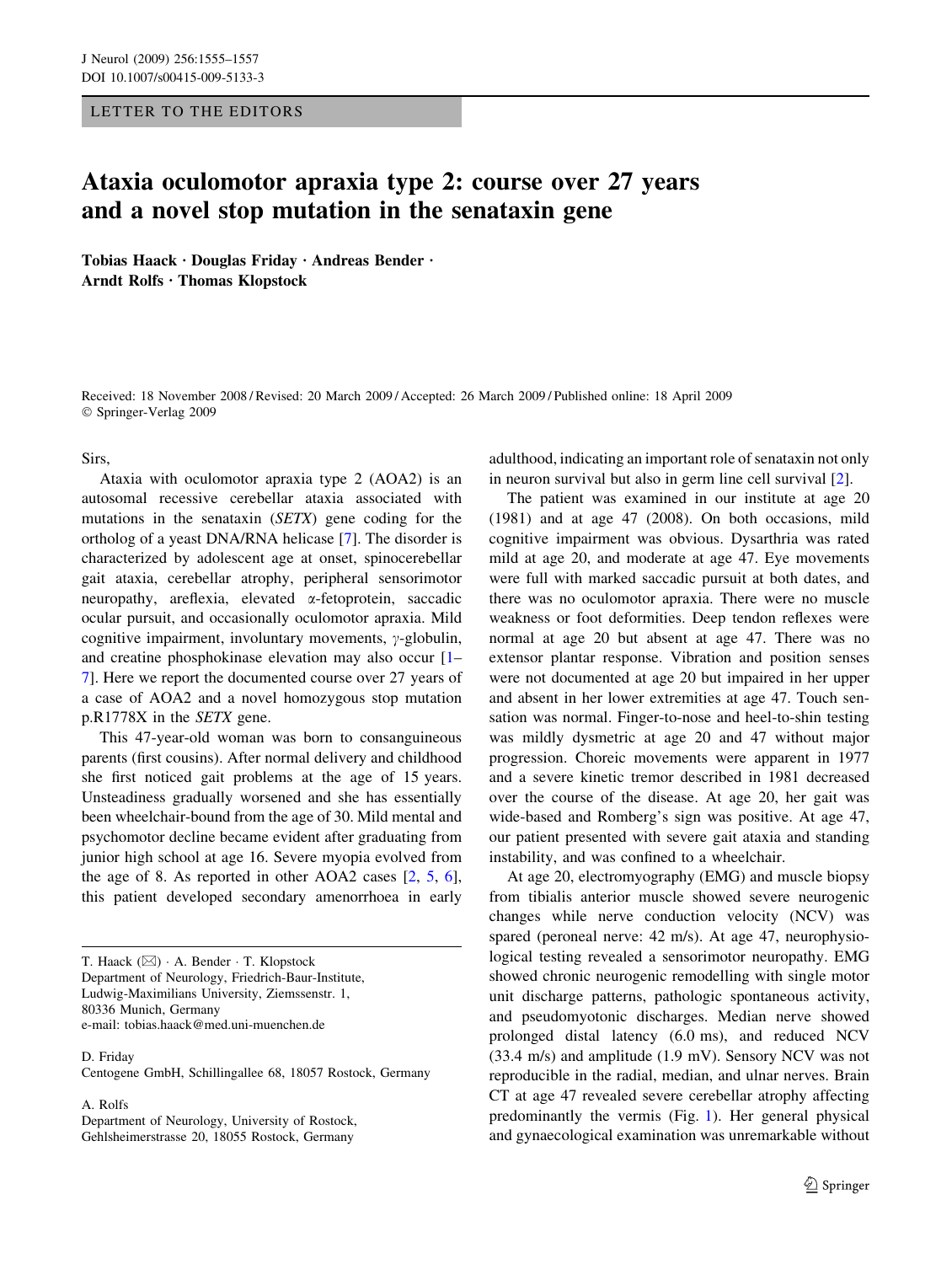<span id="page-1-0"></span>Fig. 1 Brain CT at age 47 revealed severe cerebellar atrophy



ocular telangiectasias or skin findings. Echocardiograms and electrocardiograms were normal at both times.

While diagnosis remained unclear in 1981, AOA2 was suspected at the current presentation, and accordingly, the serum a-fetoprotein level was found markedly elevated (58.3 ng/ml). Sequence analysis of the complete SETX gene showed the novel homozygous nonsense mutation p.R1778X resulting from a C to T transition at nucleotide 5,332 in exon 11, causing a premature truncation of the protein. Friedreich ataxia had previously been excluded by molecular analysis.

AOA2 may represent up to 8% of non-Friedreich recessive ataxias [5]. The disorder was first described in Japanese [\[11\]](#page-2-0) and Pakistani [8] families, later reports included six families from different Mediterranean areas and the West Indies [5], ten French–Canadian families known as the Quebec cluster [3], four families from Italy [2], one German [[10\]](#page-2-0) and one Cypriot family [\[9\]](#page-2-0). Although included in the disease name, oculomotor apraxia is not obligatory for diagnosis of AOA2 and was absent in our patient [3–5]. Age of onset, phenotype, CT, and laboratory findings were consistent with previous series. We had the unique opportunity to compare the documented clinical signs in this patient over a course of 27 years. This shows the pace of progression, particularly of gait ataxia, dysarthria, sensorimotor neuropathy, and areflexia in this patient. Although AOA2 resembles Friedreich ataxia in many respects, the course of AOA2 is much milder than in most cases of Friedreich ataxia, and can be differentiated by elevated  $\alpha$ -fetoprotein and severe cerebellar atrophy.

The case presented highlights the importance of revisiting patients with disorders of previously unknown aetiology using new information and the extended spectrum of diagnostic methods in molecular genetics.

## References

- 1. Asaka T, Yokoji H, Ito J, Yamaguchi K, Matsushima A (2006) Autosomal recessive ataxia with peripheral neuropathy and elevated AFP: novel mutations in SETX. Neurology 66(10):1580– 1581
- 2. Criscuolo C, Chessa L, Di Giandomenico S, Mancini P, Sacca F, Grieco GS, Piane M, Barbieri F, De Michele G, Banfi S, Pierelli F, Rizzuto N, Santorelli FM, Gallosti L, Filla A, Casali C (2006) Ataxia with oculomotor apraxia type 2: a clinical, pathologic, and genetic study. Neurology 66:1207–1210
- 3. Duquette A, Roddier K, McNabb-Baltar J, Gosselin I, St-Denis A, Dicaire MJ, Loisel L, Labuda D, Marchand L, Mathieu J, Bouchard JP, Brais B (2005) Mutations in senataxin responsible for Quebec cluster of ataxia with neuropathy. Ann Neurol 57(3):408–414
- 4. Fogel BL, Perlman S (2006) Novel mutations in the senataxin DNA/RNA helicase domain in ataxia with oculomotor apraxia 2. Neurology 67(11):2083–2084
- 5. Le Ber I, Bouslam N, Rivaud-Péchoux S, Guimarães J, Benomar A, Chamayou C, Goizet C, Moreira MC, Klur S, Yahyaoui M, Agid Y, Koenig M, Stevanin G, Brice A, Dürr A (2004) Frequency and phenotypic spectrum of ataxia with oculomotor apraxia 2: a clinical and genetic study in 18 patients. Brain 127(Pt 4):759–767
- 6. Lynch DR, Braastad CD, Nagan N (2007) Ovarian failure in ataxia with oculomotor apraxia type 2. Am J Med Genet A 143(15):1775–1777
- 7. Moreira MC, Klur S, Watanabe M, Nemeth AH, Le Ber I, Moniz JC, Tranchant C, Aubourg P, Tazir M, Schols L, Pandolfo M, Schulz JB, Pouget J, Calvas P, Shizuka-Ikeda M, Shoji M, Tanaka M, Izatt L, Shaw CE, M'Zahem A, Dunne E, Bomont P, Benhassine T, Bouslam N, Stevanin G, Brice A, Guimaraes J, Mendonca P, Barbot C, Coutinho P, Sequeiros J, Durr A, Warter JM, Koenig M (2004) Senataxin, the ortholog of a yeast RNA helicase, is mutant in ataxia-ocular apraxia 2. Nat Genet 36:225– 227
- 8. Németh AH, Bochukova E, Dunne E, Huson SM, Elston J, Hannan MA, Jackson M, Chapman CJ, Taylor AM (2000) Autosomal recessive cerebellar ataxia with oculomotor apraxia (ataxia-telangiectasia-like syndrome) is linked to chromosome 9q34. Am J Hum Genet 67(5):1320–1326